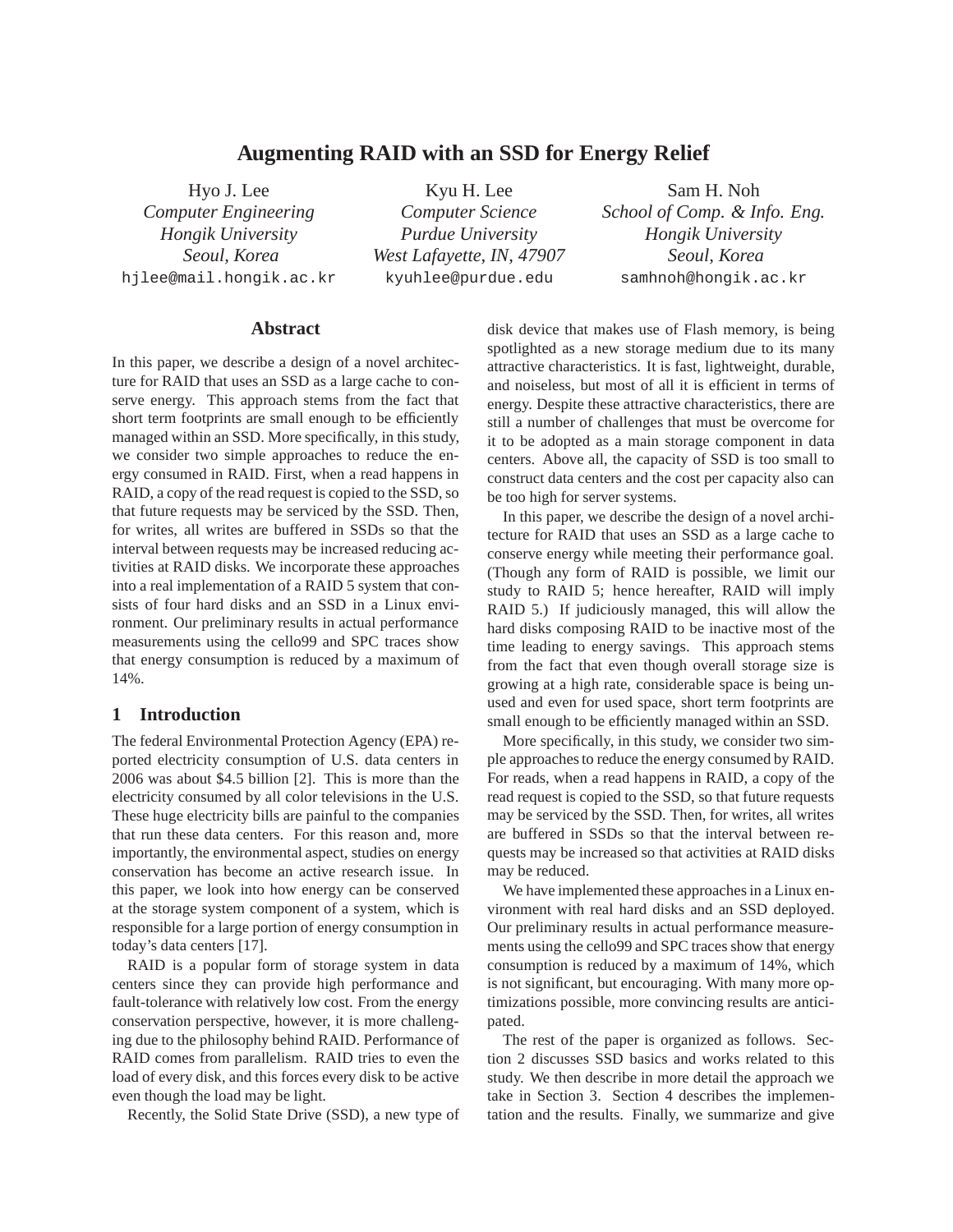directions for future work in Section 5.

### **2 Background and Related Work**

In this section, we first present an SSD overview and compare it with conventional disk drives. We then discuss several of the previously proposed energy management techniques for disk arrays.

# **2.1 SSD overview**

Flash memory is widely used in many small devices and embedded systems because of its characteristics such as low energy consumption, fast data access, and light weight. Recently, many companies are producing and marketing Solid State Drives (SSDs) that are based on NAND Flash memory to adopt the many attractive Flash memory features into personal and server computers. NAND Flash memory-based SSDs are constructed from an array of Flash memory modules that are accessed in parallel. By employing parallelism and interleaving among the modules that comprise the SSD, performance of SSDs is considerably better than conventional hard disks for random reads, while sustaining comparable performance for other kinds of workloads. Performance of SSDs has been consistently increasing recently and is expected to continue increasing for some time in the future.

The greatest advantage of SSDs, though, is energy efficiency. Since SSDs do not have any mechanical moving parts energy consumption of SSDs is much smaller than disks. However at this time, SSDs have some limitations as server system storage. First, the capacity of SSD is not large enough for server computers. Currently, the 128GB SSD is the largest one available in the market, though surely in the close future, this is bound to increase. The more serious problem is that of cost per capacity; currently the cost per capacity of SSDs is no match to that of hard disks. Hence, though there have been approaches to construct RAID using only SSDs, this can be an attractive solution to the few tech savvy personal users but not for server systems in general.

### **2.2 Related works**

There have been considerable work related to saving energy in the storage system. One approach that has been proposed is to use multispeed disks that have two or more rotational speed levels in active mode. Gurumurthi et al. [6] and Carrera et al. [5] propose a multi-speed disk that change their rotational speed dynamically, and they make use of this feature for energy consumption.

Zhu et al. [16] propose an energy management scheme that make use of two-speed disks for disk arrays. Unfortunately, to date, this type of disk is not yet readily available. Our approach is different from these

approaches in that we are making use of available technology, that is, SSDs, making our approach more practical.

Another common approach to save energy in conventional disk arrays is to keep disks in standby mode as long as possible. To achieve this goal, many different data management schemes have been proposed. Some previous studies have proposed migrating frequently accessed data to a particular disk(s) so that the other disks can remain in standby mode longer [15, 16]. Some studies consider producing redundant data by making copies of the original data to some free disk area to prevent unnecessary spin up [8, 11]. If the requested data is in a disk that is in standby mode and the replicated copy is in one of the active disks, the request may be serviced without spin up overhead.

Yet another common approach used for energy savings and improved performance is to make use of memory management algorithms for the cache on the controller. Here, redundant data is stored in memory located in the hardware disk array controller. Some studies have focused on prefetching schemes [3, 13], while some studies have proposed caching schemes [4, 9, 17] for energy efficient disk arrays. However, because of the memory space limitation within the controller, the replacement policy becomes the critical issue for both caching and prefetching. Furthermore, it is very difficult, if not impossible, to expand memory in disk array controllers. Hence, use of this approach may be limited. In some sense, the approach taken in our study is similar to these approaches. First, we make use of redundant data that is kept in the SSD. Second, the SSD is used as a cache. Though conceptually the same, redundant data is kept in a much faster and energy efficient medium that does not require any spin up time. Furthermore, the SSD as a cache is much larger than could be imagined with the disk controller.

#### **3 SSD cache in RAID**

In this section we describe our idea in detail. First, we describe our observations that serve as our motivation. Then, we describe the design of our system.

### **3.1 Observation**

Figure 1 shows two aspects of the HP cello99 trace, which is a popular I/O trace used in many I/O related studies. The dates of these traces are from November 29, Monday to December 4th, the Saturday of that week. The aspect that we need to note is the footprint of the trace relative to the whole data set size of the disk, denoted as the 'Footprint Ratio' in the figure. The numbers tell us that the actual footprint for each day is generally less that 0.2% of the whole data set. That is, given a day of activities, the range of blocks that are accessed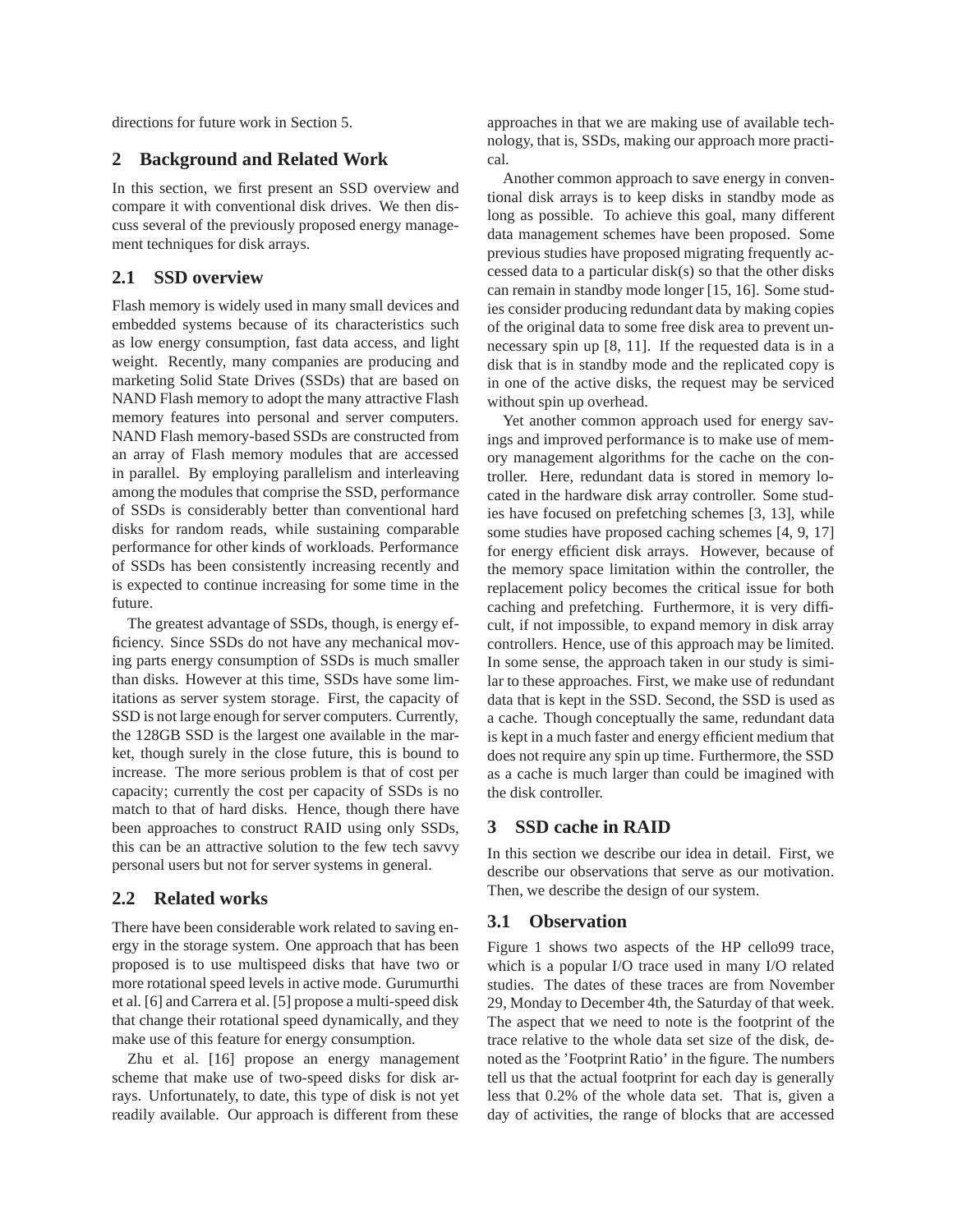is very small relative to the data that the disk possesses. The 'Footprint Size' on the right  $y$ -axis reveals the actual size of the footprint. It shows that over a day's activities, only 30GBs or less are being accessed. What is more, the dark column, which represents the newly inserted data each day in comparison to the data accessed the prior day is even smaller, always being well below 10GBs.



Figure 1: HP cello99 daily footprint ratio

Our motivation for this work is based on these observations. That is, they tell us that if we could take this footprint, which is relatively quite small, into a more energy efficient medium and service requests from there, benefits may be possible. More specifically, if the footprint could be cached in a low energy medium allowing the high energy consuming RAID disks to reduce their activities, then energy conservation would be possible. Finding a cache of this size and satisfying the energy requirement is the question at hand.

There can be several candidates that may be able to satisfy this large cache requirement. The traditional hard disk is one such candidate. However, a hard disk is a high energy consumer, and if one disk is used to cache a whole day's activity, performance will obviously be degraded. Furthermore, the benefit of having a RAID, that is, high performance and reliability, simply disappears. Memory in the RAID controller could be another candidate. This, however, is prohibitively expensive. Furthermore, RAM is volatile, hence the reliability of this method comes into question. The third candidate could be non-volatile RAM (NV-RAM), which resolves the volatility issue of RAM in RAID controllers. Since NV-RAM provides the memory interface, it would be easy to deploy them as a cache. However, NV-RAM is still very expensive and has limited capacity making it even more infeasible than RAM.

The medium that is energy efficient, non-volatile, large enough, and at the same time, able to provide high performance under reasonable cost today is the Solid

State Drive (SSD). Due to these many merits, we employ the SSD as the large cache. Not only does SSDs consume low energy, while providing high performance, they are disks with the exact same disk interface as hard disks, hence incorporating them to RAIDs is simple. Only the controller needs to be aware of its existence.

# **3.2 System design**

The system that we propose simply adds a single SSD to a normal RAID configuration. The key design issue is, then, how to cache the whole daily footprint so that all other disks may remain inactive. Occassionally, the RAID disks inevitably must awake. Ideally, this is when all dirty blocks residing in SSDs should be written and when all reads that are anticipated to happen in the future should be prefetched.

In the work that we present here, we are not able to provide all these features. Instead, we only consider a very simple approach. Specifically, when the very first read request of a block arrives at the controller, this read is satisfied at the RAID disk. The block, however, is copied to the SSD as well for possible later requests. For writes, all write requests are satified at the SSD to extend the RAID disk inactivity time. However, to prevent lose of data during SSD failure, we make a mirror copy in unused space of an active disk.

# **4 Evaluation**

In this section, we discuss the evaluation of our system. We describe the implementation, the environment in which the evaluation was performed, and the results.

## **4.1 Evaluation environment**

For our evaluation, we implement our system on the Linux software RAID environment. Our environment uses a SATA interface as we were not able to purchase SCSI SSDs. Though SATA based RAID would be slower than SCSI based RAID the idea presented here is equally applicable. As hard disks composing RAID, we use 500GB hard disks (ST3500320AS) produced by Seagate, and for the SSD cache, we use a 32GB SSD (MSD-SATA3035) produced by Mtron. According to their data sheets, this SSD consumes 0.5W when idle and 1.66-2.43W when reading/writing while the harddisk consumes 7.96-9.29W when idle and 11.16W when reading/writing [10, 12]. All our implementations and evaluations are done on the Linux 2.6.21.7. The original RAID system consists of four hard disks and our proposed system adds one SSD to that original configuration.

The Linux software RAID is implemented in the md (multiple device) driver and controlled by the mdadm application. We modified the mdadm to consider the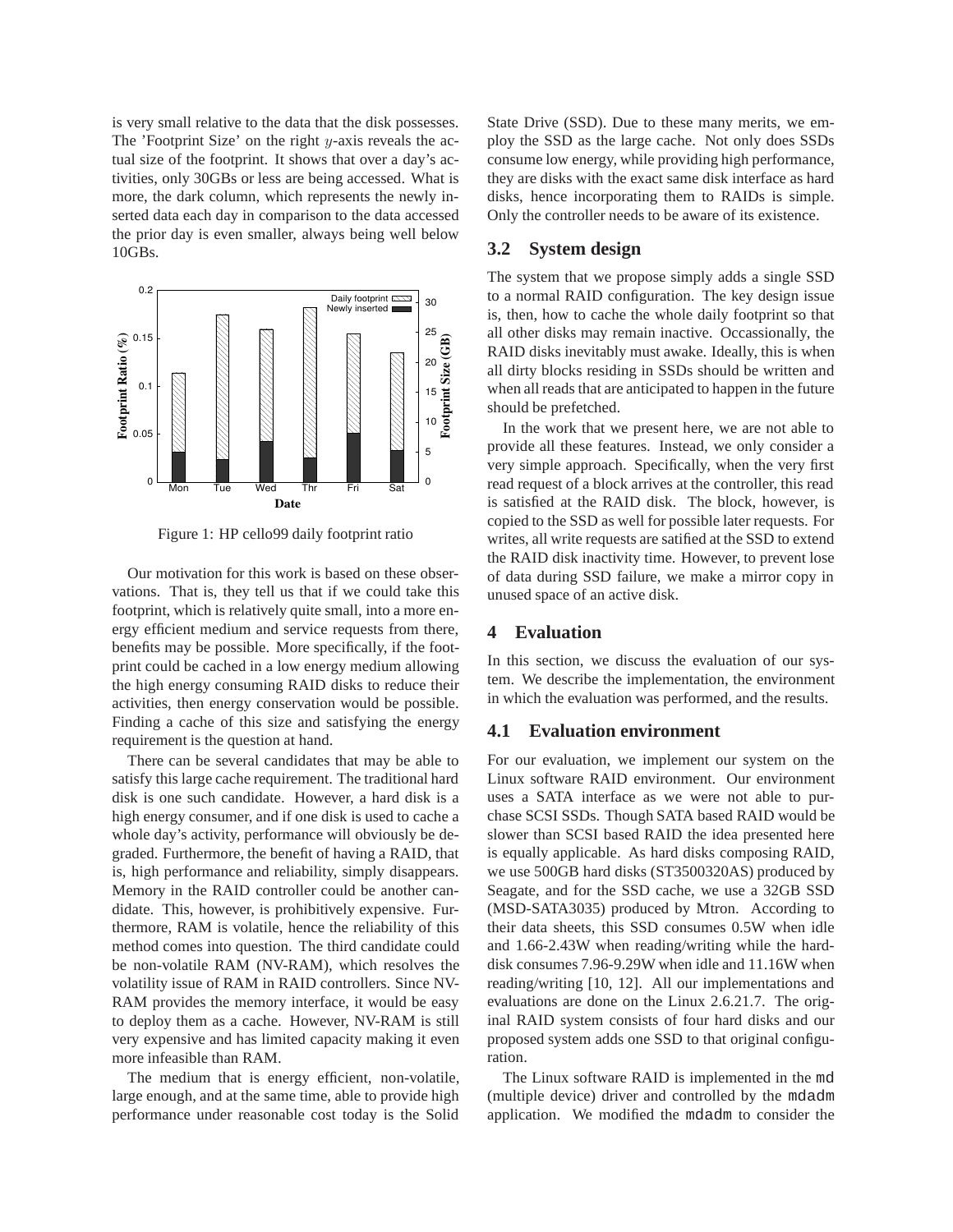SSD cache. Furthermore, the following additions are made to the md device driver code.

We maintain a hash table to manage data in SSD. Along with the original disk number and sector number, we keep information such as it corresponding SSD sector number and its dirty/clean status in this hash table. When a read request arrives, the SSD is first checked through the hash table. If it is not found here, then the request is serviced via the RAID hard disk. While so doing, that sector is copied to the SSD and the hash table is updated. If the read request is found in the hash table, the request is serviced via SSD directly. If the request is a write, the request is written on the SSD and on a RAID hard disk that is awake, and again, the hash table is updated.

The performance measure of interest is energy and response time. To measure how much energy is consumed, we take two approaches simultaneously. One is to implement a daemon that monitors the disk status. There are four statuses that our disks can be in, namely, sleep, standby, idle, and active. This daemon distinguishes between sleep, standby and idle/active (that is, it cannot distinguish active and idle states). At every 5 second intervals it checks to see what state the disk is in and records this into a separate disk aside from the RAID hard disks and the SSD. In the other approach, we make actual measurements of the energy being consumed using the HPM-300A, a power meter, which can measure power consumed by the entire system [1]. For the response time, we measure the time it takes for each request using the gettimeofday call before and after the requests are sent, driven by the workload.

For the workload we replay two traces. One is the cello99 traces that are widely used in I/O related research [7], and the other is a trace of the SPC Web search engine benchmark [14]. For the cello99 trace, three days worth of traces (dated Dec. 2 (Thursday), 3 (Friday), and 4 (Saturday)) are used. The former is write oriented, while the latter is a read oriented workload. For each of the workloads, we run the experiments at three different request rates representing the load of the system. To represent low, medium, and high loads, we generate 100, 200, and 500 requests per second, respectively. The requests are sent directly from the application to the md device.

### **4.2 Results**

The results of the experiments are presented in Figures 2 and 3. The former reports the energy consumed by the two different RAID systems. The  $x$ -axis is the load of the system, that is, the rate at which the traces are run and the y-axis reports the Watt-hours consumed during the run. The numbers reported here are the energy consumed by the disks. These were obtained by measur-





Figure 3: Average response time

ing the energy consumed by the system with the disks off, for the duration of the time that the trace would execute with the original RAID system, and then, subtracting this value from the actual energy measurements for executing the traces with the original RAID and the SSD attached systems. The disk off state was acheived by putting all the disks under the RAID configuration to the sleep state using the hdparm command. Note that more energy is being consumed for lower loads as it is taking longer. The energy savings at low loads is greater as well, saving approximately 14% for both the cello99 and SPC traces. For medium and high loads, the saving are minimal being less than 10%.

The savings reported here are only modest. However, they are encouraging in two aspects. First, through the disk monitoring daemon, we were able to observe that for most of the executions for both traces, the hard disks in the RAID system rarely sleep. This is because of the way the experiments are set up. We were not able to use the actual timing information available in the traces because our system is an actual implementation. Hence, we used the load approximations to inject requests to the system. This left no room for the disk to become idle, hence sleep time was reduced. We are currently investigating how to accurately model the request intervals of the traces so that a more realistic workload could be reproduced.

So one must wonder where all this savings is coming from. This is the second encouraging factor. In our current implementation, we are taking a simple and naive approach for making use of the SSD cache as described previously. Yet, the little activity that is being transferred